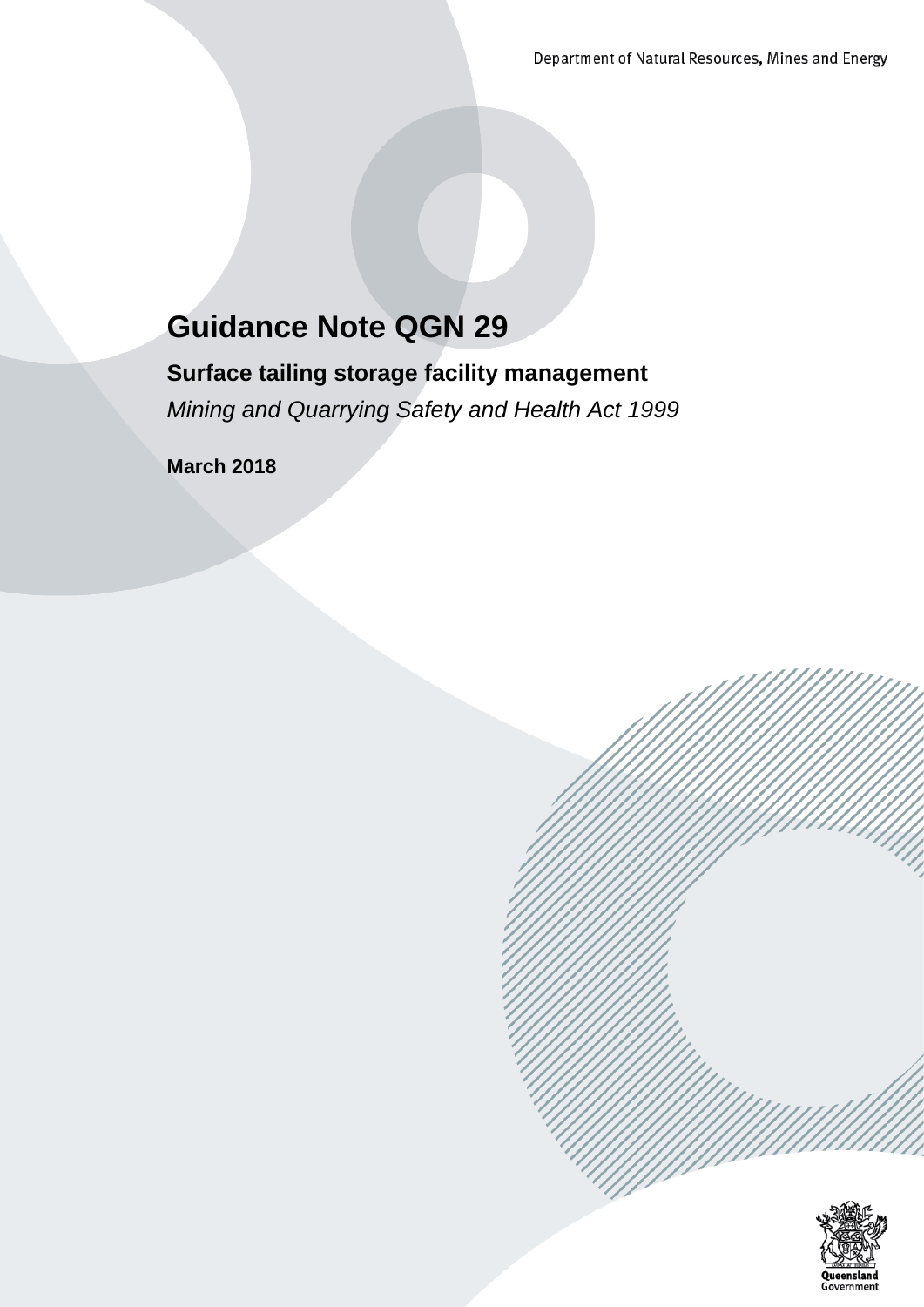Reference is made to the following legislation as applicable to a Mine or Quarry in Queensland:

- *Mining and Quarrying Safety and Health Act 1999*
- Mining and Quarrying Safety and Health Regulation 2017

This Guidance Note has been issued by the Mines Inspectorate of the Department of Natural Resources, Mines and Energy (DNRME). It is not a Guideline as defined in the *Mining and Quarrying Safety and Health Act 1999* (MQSHA) or a Recognised Standard as defined in the *Coal Mining Safety and Health Act 1999* (CMSHA). In some circumstances, compliance with this Guidance Note may not be sufficient to ensure compliance with the requirements in the legislation. Guidance Notes may be updated from time to time.

To ensure you have the latest version, check the DNRME website: [https://www.business.qld.gov.au/industry/mining/safety-health/mining-safety-health/legislation](https://www.business.qld.gov.au/industry/mining/safety-health/mining-safety-health/legislation-standards-guidelines)[standards-guidelines](https://www.business.qld.gov.au/industry/mining/safety-health/mining-safety-health/legislation-standards-guidelines) or contact your local [Inspector of Mines.](https://www.dnrm.qld.gov.au/our-department/contact-us/mines-inspectorate-contacts)

| Mineral mines & quarries - North                                                                                                                                 | Mineral mines & quarries - North                                                                                                             | Mineral mines & quarries - South |
|------------------------------------------------------------------------------------------------------------------------------------------------------------------|----------------------------------------------------------------------------------------------------------------------------------------------|----------------------------------|
| <b>Region - Townsville</b>                                                                                                                                       | West Region - Mount Isa                                                                                                                      | Region - Woolloongabba           |
| PO Box 1752                                                                                                                                                      | PO Box 334                                                                                                                                   | PO Box 1475                      |
| MC Townsville Q 4810                                                                                                                                             | Mount Isa Q 4825                                                                                                                             | Coorparoo Q 4151                 |
| P (07) 4447 9248                                                                                                                                                 | P (07) 4747 2158                                                                                                                             | P (07) 3330 4272                 |
| Fax (07) 4447 9280                                                                                                                                               | Fax (07) 4743 7165                                                                                                                           | Fax (07) 3405 5345               |
| tsymines@dnrme.gld.gov.au                                                                                                                                        | isamines@dnrme.gld.gov.au                                                                                                                    | sthmines@dnrme.gld.gov.au        |
| Coal mines - South Region -<br>Rockhampton<br>PO Box 3679<br><b>Red Hill Q 4701</b><br>P (07) 4936 0184<br>Fax (07) 4936 4805<br>rockyminesinsp@dnrme.gld.gov.au | Coal mines - North Region - Mackay<br>PO Box 1801<br>Mackay Q 4740<br>P (07) 4999 8512<br>Fax (07) 4999 8519<br>minesmackay@dnrme.gld.gov.au |                                  |

This publication has been compiled by the Mines Inspectorate, Department of Natural Resources, Mines and Energy.

© State of Queensland, 2018

The Queensland Government supports and encourages the dissemination and exchange of its information. The copyright in this publication is licensed under a Creative Commons Attribution 4.0 International (CC BY 4.0) licence.

Under this licence you are free, without having to seek our permission, to use this publication in accordance with the licence terms.



You must keep intact the copyright notice and attribute the State of Queensland as the source of the publication.

Note: Some content in this publication may have different licence terms as indicated.

For more information on this licence, visit https://creativecommons.org/licenses/by/4.0/.

The information contained herein is subject to change without notice. The Queensland Government shall not be liable for technical or other errors or omissions contained herein. The reader/user accepts all risks and responsibility for losses, damages, costs and other consequences resulting directly or indirectly from using this information.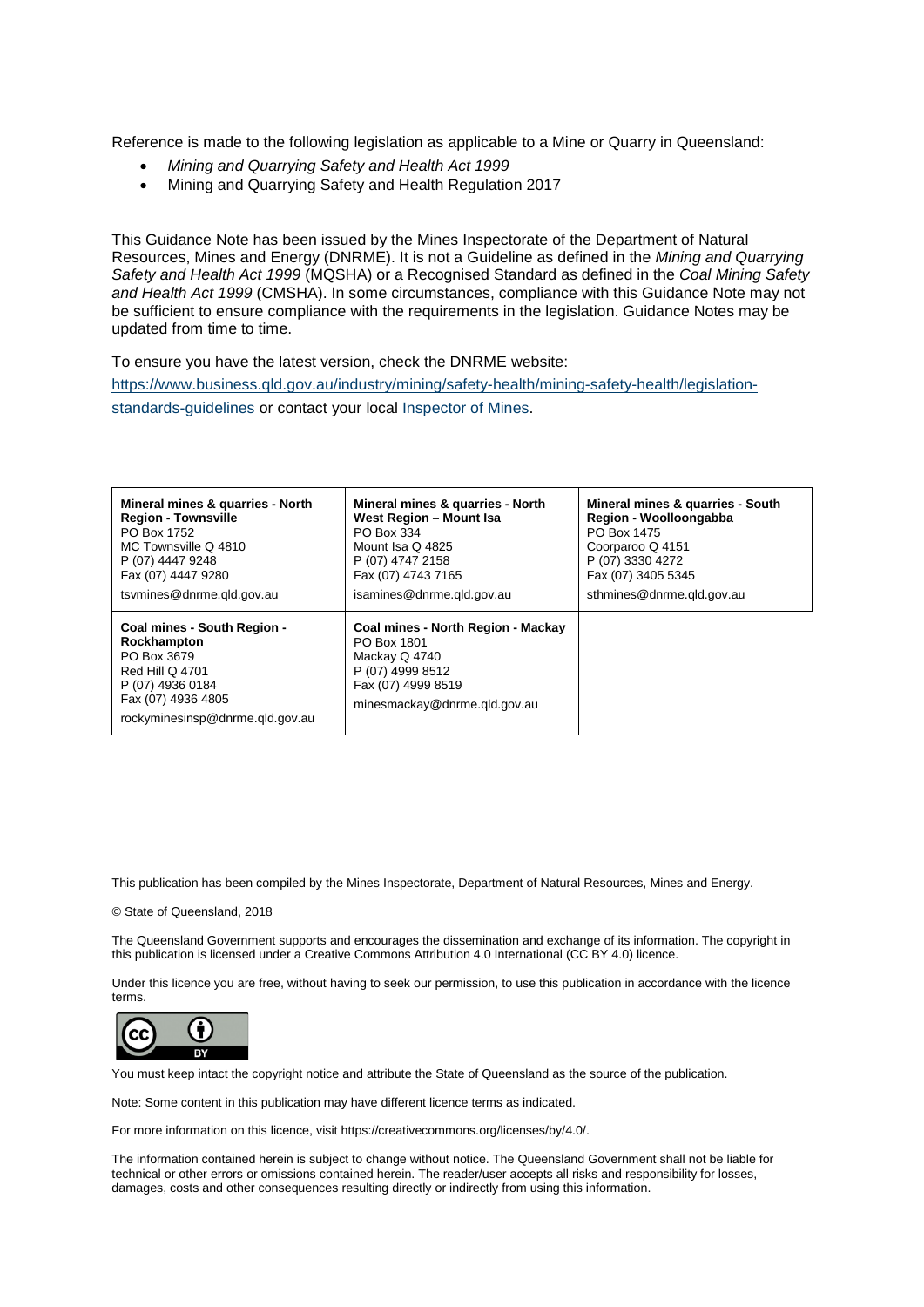# **Contents**

| 2. |                                                                                         |
|----|-----------------------------------------------------------------------------------------|
| 3. |                                                                                         |
| 4. |                                                                                         |
| 5. |                                                                                         |
| 6. |                                                                                         |
| 7. |                                                                                         |
| 8. |                                                                                         |
| 9. |                                                                                         |
|    |                                                                                         |
|    |                                                                                         |
|    |                                                                                         |
|    | Appendix 1: Typical contents/headings of the Independent Expert's inspection report  13 |
|    |                                                                                         |
|    |                                                                                         |
|    |                                                                                         |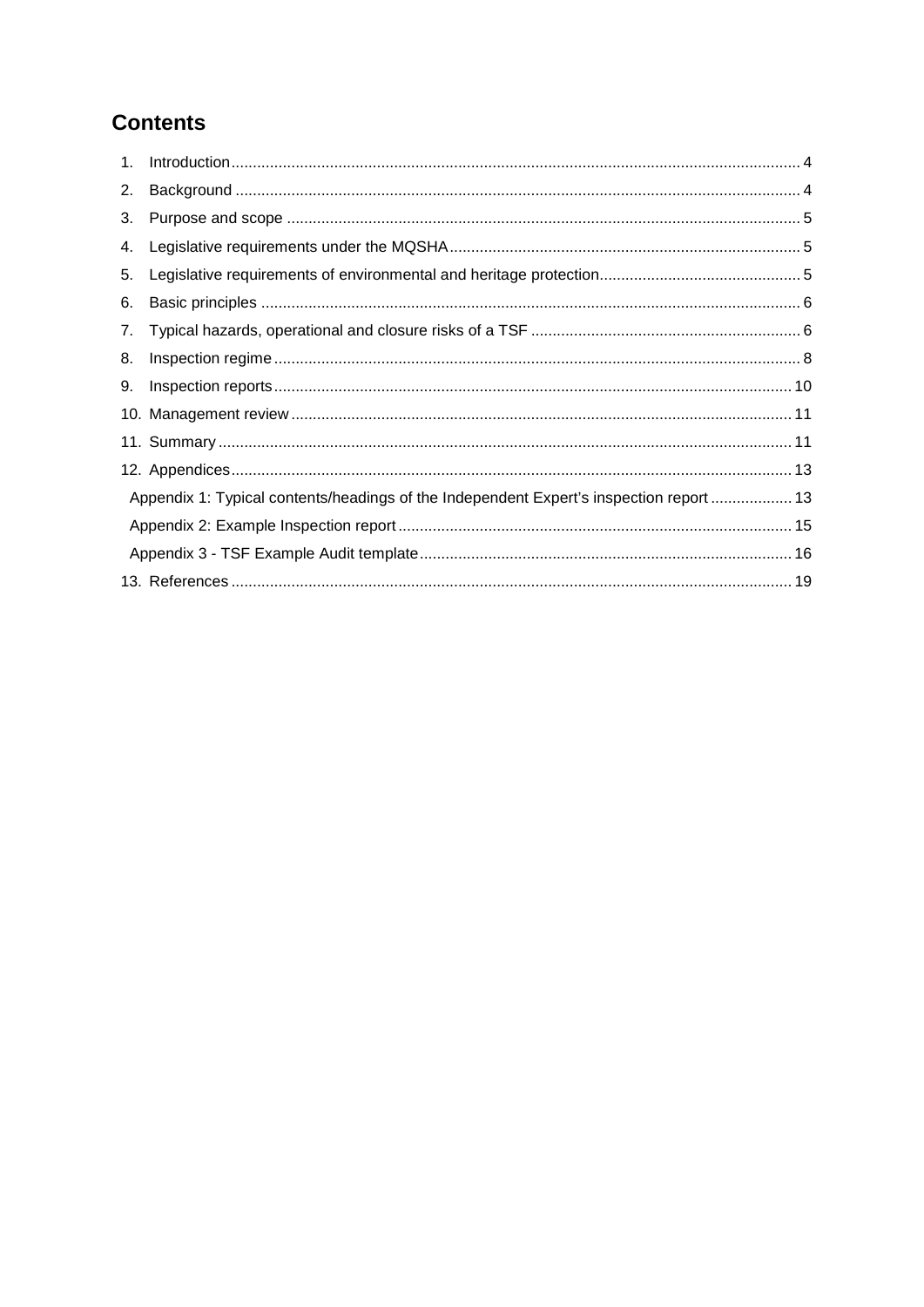# <span id="page-3-0"></span>**1. Introduction**

This guidance note has been issued by the Queensland Mines Inspectorate of the Department of Natural Resources, Mines and Energy (DNRME).

It is designed to assist mine management and workers to be aware of the hazards and resultant risk arising from less than adequate (LTA) tailings storage facility management.

DNRME would like to acknowledge the help provided by Evolution Mining, particularly its Cracow mine staff, in assisting with this guidance note.

# <span id="page-3-1"></span>**2. Background**

Mines that carry out wet or chemical processing of their ore can produce significant amounts of slurry-like waste, often stored in large surface tailings (dam) storage facilities (TSF). This waste requires specialised handling and management to achieve safe storage and to minimise damage to the environment.

Less than adequate (LTA) management of TSFs, often compounded by poor initial design, uncontrolled expansion or modification of the dam structure or extreme weather events, has led to many tailing dam failures worldwide. In some cases these have caused the immediate deaths of those people working on or living below the TSF.

| <b>Date</b>        | <b>Mine</b>                                                                                                                | <b>Mineral</b>                           | <b>Mechanism of failure</b>                                                                                                                                                                | Vol. released                                         | <b>Risk/Consequence</b>                                                                                                                                                                                                                                                                                                                       |
|--------------------|----------------------------------------------------------------------------------------------------------------------------|------------------------------------------|--------------------------------------------------------------------------------------------------------------------------------------------------------------------------------------------|-------------------------------------------------------|-----------------------------------------------------------------------------------------------------------------------------------------------------------------------------------------------------------------------------------------------------------------------------------------------------------------------------------------------|
| 5 Nov<br>2015      | Germano<br>mine, Bento<br>Rodrigues,<br>distrito de<br>Mariana,<br>Região<br>Central,<br>Minas<br>Gerais,<br><b>Brazil</b> | Iron ore                                 | Failure of two tailings<br>dams holding a<br>combined 62 million<br>m <sup>3</sup> (the Fundão dam<br>failed releasing tailings<br>into the Santarém dam,<br>which subsequently<br>failed) | 32 million $m3$                                       | Slurry wave flooded town of<br>Bento Rodrigues, destroying<br>158 homes, killing at least 17<br>persons and 2 reported missing;<br>slurry pollutes North Gualaxo<br>River, Carmel River and Rio<br>Doce over 663 km, destroying<br>15 square kilometres of land<br>along the rivers and cutting<br>residents off from potable water<br>supply |
| 30<br>Jan<br>2000  | Baia Mare,<br>Romania                                                                                                      | Gold<br>recovery<br>from old<br>tailings | Tailings dam crest<br>failure after overflow<br>caused from heavy rain<br>and melting snow                                                                                                 | 100,000 $m3$ of<br>cyanide-<br>contaminated<br>liquid | Contamination of the Somes /<br>Szamos stream, tributary of the<br>Tisza River, killing tonnes of fish<br>and poisoning the drinking water<br>of more than 2 million people in<br>Hungary                                                                                                                                                     |
| 25<br>Apr<br>1998  | Los Frailes,<br>Aznalcóllar,<br>Spain                                                                                      | zinc,<br>lead,<br>copper,<br>silver      | Dam failure due to<br>foundation failure                                                                                                                                                   | 4-5 million $m3$<br>of toxic water<br>and slurry      | Thousands of hectares of<br>farmland covered with slurry                                                                                                                                                                                                                                                                                      |
| 19<br>July<br>1985 | Stava,<br>Trento, Italy                                                                                                    | Fluorite                                 | Dam failure, caused<br>from insufficient safety<br>margins and<br>inadequate decant pipe<br>construction                                                                                   | 200,000 $\,$ m <sup>3</sup>                           | Tailings flow 4.2 km downstream<br>at 90 km/h; 268 people killed, 62<br>buildings destroyed                                                                                                                                                                                                                                                   |
| 21<br>Oct<br>1966  | Aberfan,<br>Wales,<br>United<br>Kingdom                                                                                    | Coal                                     | Dam failure<br>(liquefaction) from<br>heavy rain                                                                                                                                           | 162,000 $\,$ m <sup>3</sup>                           | The tailings travelled 600<br>meters, 144 people were killed                                                                                                                                                                                                                                                                                  |

Some historical TSF failures are detailed in Table 1.

*Table 1: Historical TSF failures.*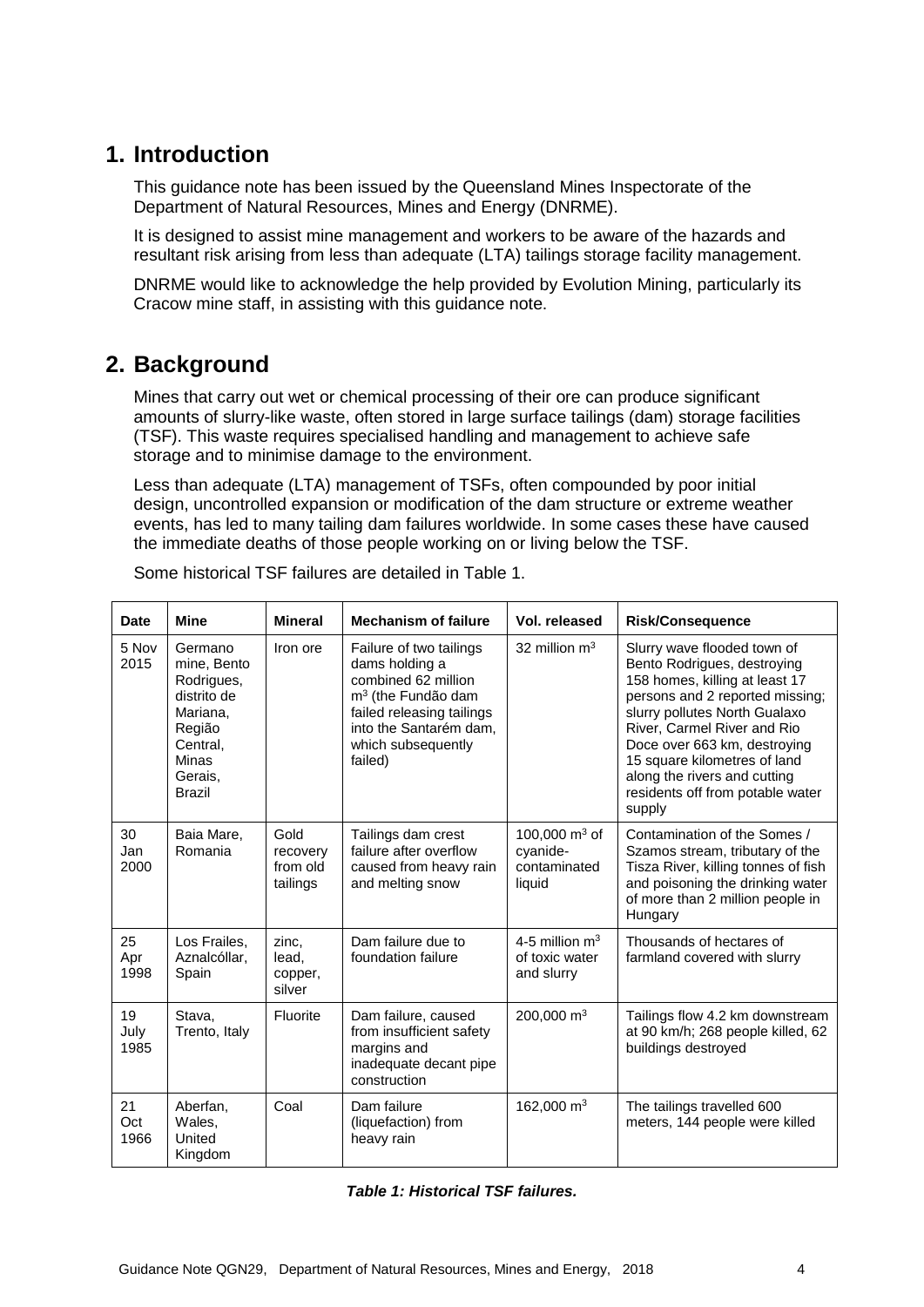

Figure 1 below graphs the magnitude of releases from 72 tailings dam failures.

## <span id="page-4-0"></span>**3. Purpose and scope**

The purpose of the guidance note is to provide information to mine management on basic risk based precautions and concepts to ensure the safety of TSFs for mine sites. It does not address tailings disposal or placement into underground mines or waste dumps.

There are a number of factors affecting the complexity and therefore the operating envelope of any TSF, therefore this guidance note must not be relied upon as a single source for safety verification.

## <span id="page-4-1"></span>**4. Legislative requirements under the MQSHA**

Any activities associated with TSF are subject to the general risk management principles given in the MQSHA and the Mining and Quarrying Safety and Health Regulations 2017 (MQSHR).

Section 42A of the MQSHA provides specific obligations for those who design and construct TSF to ensure they are safe.

Due to the nature of TSF hazards and their controls, the site management structure should include one person who is appointed to be responsible and accountable for the management of the facility. In addition to this the Site Senior Executive (SSE) must ensure supervisory staff involved in the management of a TSF are competent.

## <span id="page-4-2"></span>**5. Legislative requirements of environmental and heritage protection**

Legislation and guidance covering the administration and management of TSF in Queensland is coordinated by the Department of Environmental and Heritage Protection (EHP).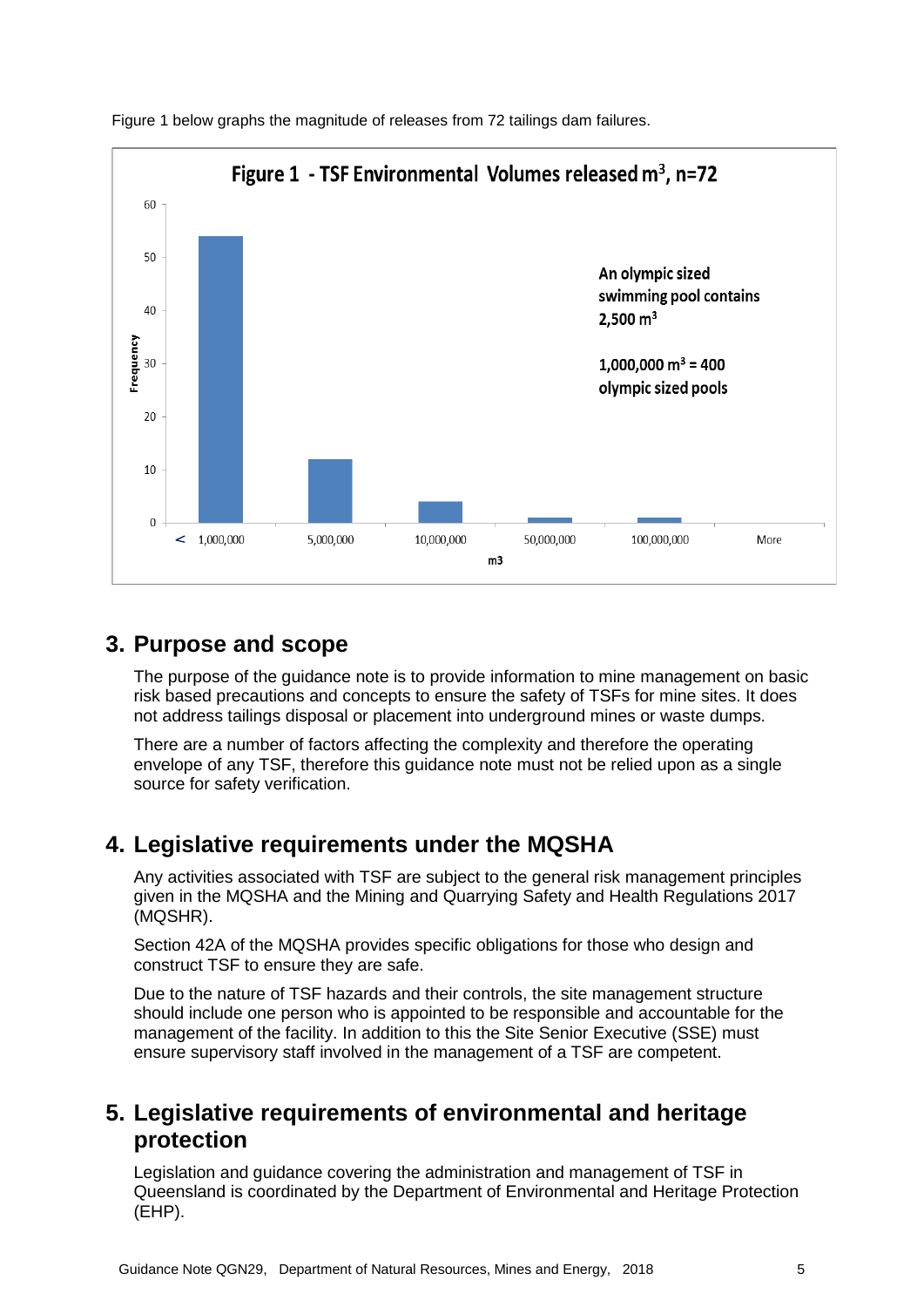Main guidance to determine inspection type activities is provided in the *Manual for assessing consequence categories and hydraulic performance of structures*, November 2013, Department of Environmental and Heritage Protection', and *Guideline – Environmental Protection Act 1994 - Structures which are dams or levees constructed as part of environmentally relevant activities'*, EM634 Ver. 6'.

The manual sets out how to determine if a TSF will be classified as a regulated structure, based on its design and use, and a correlated consequence (risk) ranking. Under this scheme, TSF only become regulated structures, if the consequence category is significant or high.

The guideline sets out the process used to authorise structures such as a TSF, including regulated structures. Specifically it requires submission of a certified design plan and other documentation by the holder of the authority. Each regulated structure must have a certification given by a suitably qualified and experienced person that confirms the regulated structure is designed, constructed, maintained and operated in accordance with the regulatory requirements.

The guideline specifies that regulated structures must be inspected each calendar year by a suitably qualified and experienced person. At each inspection, the condition and adequacy of all components of the regulated structure must be assessed and a report must be prepared.

This report must contain details of the assessment and include recommended actions to ensure the ongoing integrity of the regulated structure. These reports and other information form part of the ongoing 'license to operate'. Typical contents/headings of an Independent Expert's inspection report can be seen in Appendix 1.

Additional guidance is provided also by the Australian National Committee on Large Dams Incorporated (ANCOLD Inc.).

#### <span id="page-5-0"></span>**6. Basic principles**

Tailings are generally described as a combination of:

- fine-grained solid waste material remaining after the recoverable minerals have been extracted from crushed and ground mined ore,
- processing chemicals and
- any remaining process water.

Tailings form a slurry that can be placed into a TSF to confine the tailings.

The term TSF refers to the overall storage facility and may include one or more tailings dams, associated pumping, decanting, monitoring and warning systems, storm water diversion and drainage channels etc. This warrants an integrated management approach.

Once a TSF is full, or the mine has ceased to operate, the operation must provide for safe long term storage. Typical long term storage parameters must consider natural weather events such as normal rainfall, or larger weather events such as heavy rainfall and seismic events. It must also consider ongoing maintenance requirements of the structure and programs for water and hazardous effluent or emission treatment.

## <span id="page-5-1"></span>**7. Typical hazards, operational and closure risks of a TSF**

The main TSF hazard arises from attempting to contain an essentially liquid substance inside a structure normally constructed from natural materials such as earth and rock, or from consolidated tailings themselves and therefore variable and / or inhomogeneous, in a natural setting that can be impacted by severe weather events, or in some instances seismic events.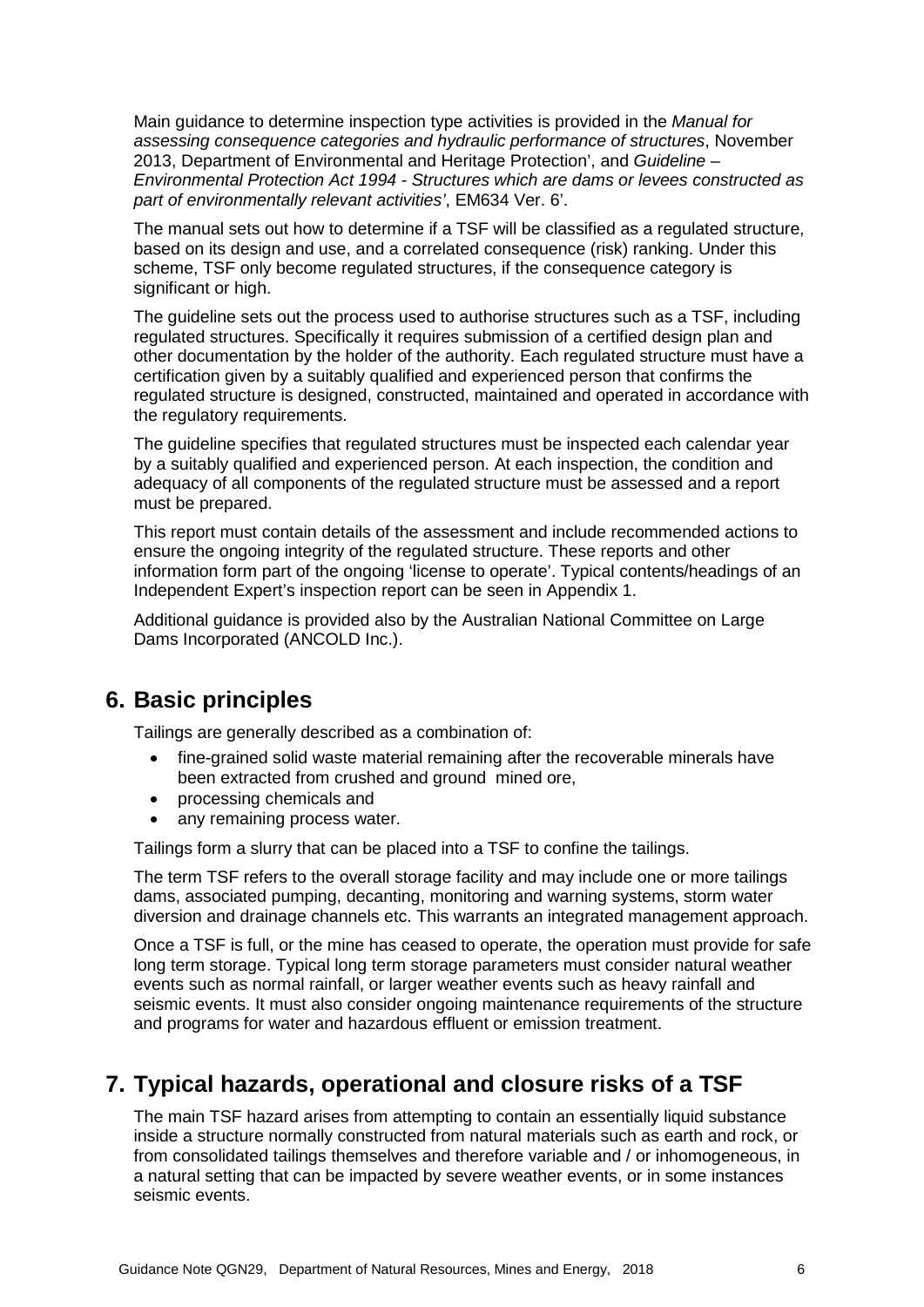This gives rise to failure hazards, where contributing factors may include:

- LTA planning including siting of the TSF, design and construction of the dam, modifications, extensions/enlargements, leading to failure during or after operation of the TSF.
- Exceedance of storage capacity from rainfall events resulting in induced erosion or piping of the outer tailings face potentially causing the failure of the TSF.
- Rupture of the tailings slurry delivery pipeline or decant water return pipeline leading to contamination downstream.
- Blockage of the spillway and subsequent overtopping, TSF wall erosion and failure.
- Rupture or partial failure of wall caused by piping action.
- Geotechnical failure, excessive deformation or seismicity-induced failure of the containment wall resulting in TSF failure.
- Overfilling of the tailings storage facility with tailings, leading to overtopping of the containment wall by water.
- Seepage through the containment wall, leading to further gradual degradation and slumping/weakening of the downstream side of the TSF.
- Contaminated seepage into the foundation impacting on the groundwater or vegetation downstream.
- Windblown particulate (dust) or gaseous emissions from the TSF causing contamination of the TSF surrounding area, and causing potential sources of exposures to mine workers.
- Entrapment and drowning of workers when working near dam edges or decant stations through.
- Exposure of birds, wildlife or livestock to potentially contaminated decant water that ponds on the surface of the TSF.
- Potential entrapment of wildlife or livestock on soft tailings.

Figure 2 below provides a frequency analysis of historical TSF failures and their root  $causes<sup>1</sup>$  $causes<sup>1</sup>$  $causes<sup>1</sup>$ .



<span id="page-6-0"></span> <sup>1</sup> World Information Service on Energy. Chronology of major tailings dam failures; 2016.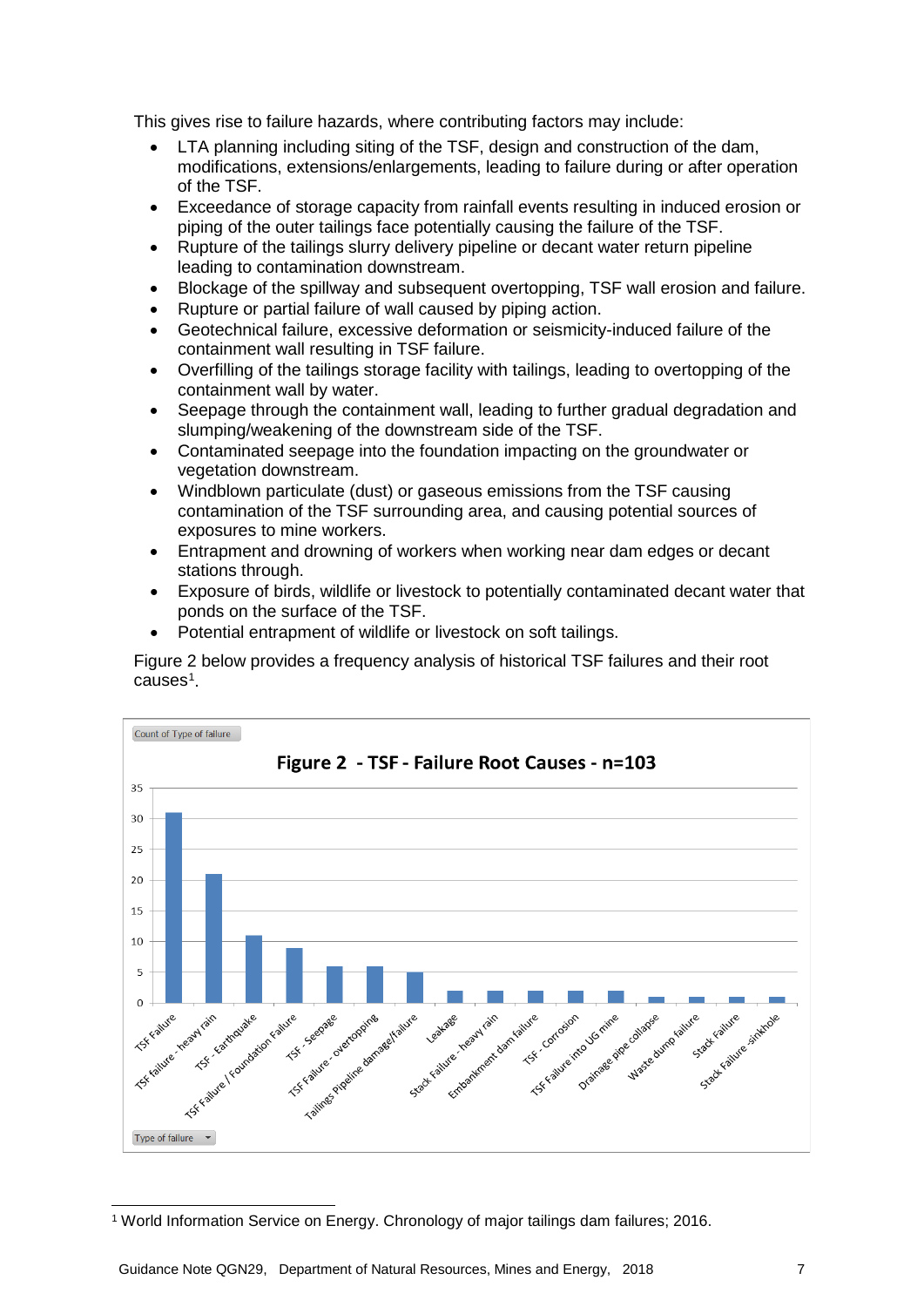Additional failure modes post-closure may include:

- rainfall-induced erosion of the outer face of the containment walls, which may break through to the actual tailings cell, expose and mobilise tailings downstream
- blockage and failure of the spillway, causing successive failure of the dam wall and tailings loss downstream
- overtopping by rainfall runoff, causing erosion of the containment wall and tailings loss downstream
- failure of the cover system placed over the tailings surface causing excessive dust generation.

#### <span id="page-7-0"></span>**8. Inspection regime**

The inspection regime must provide for and consider the immediate, ongoing, future safety and integrity of the TSF. It must provide a site specific set of minimum risk-based requirements so that the particular TSF and critical engineering/performance controls can be inspected and verified in a consistent manner.

General documentation that should be maintained for each TSF includes:

- Investigation, design, and construction documentation including Data Book, Design Report and 'as-constructed' details (or Construction Report), operating permits, hydrology, and the sites facility description.
- TSF risk classification and ranking.
- Standing Operating Procedures (SOPs), including underpinning risk assessments.
- Management Structure and local working arrangements, skills and competencies required to capably manage the TSF.
- Detailed TSF Operating and Maintenance Manuals.
- Inspection, Monitoring and Evaluation Reports.
- Dam Safety Review Reports internal and external (audits).
- Emergency Action Plans (TARPs).

The design and assessment of TSF is critical work. The SSE must ensure it is undertaken by persons with the particular technical competencies required to carry out this work. The persons who carry out this work should have:

- Recognised qualifications through a suitable engineering degree, professional qualification evidenced through appropriate practical industry experience and peer review.
- Practical design and construction experience of all facets of TSF
- Practical experience in TSF inspections
- An appropriate amount of specific experience related to engineering aspects of mining projects, specifically covering geotechnical characteristics and behaviour of extractive wastes.

It must be noted that competence on the grounds of academic ability alone is not sufficient and must include practical experience.

A list of suggested review and inspection frequencies is given in [Table 1](#page-8-0)<sup>[2](#page-7-1)</sup>

<span id="page-7-1"></span> <sup>2</sup> Adapted from *Establishment of guidelines for the inspection of mining waste facilities, inventory and rehabilitation of abandoned facilities and review of the BREF document No. 070307/2010/576108/ETU/C2 Annex 2 Guidelines for the inspection of mining waste facilities,* 

*European Commission DG Environment; 2012.*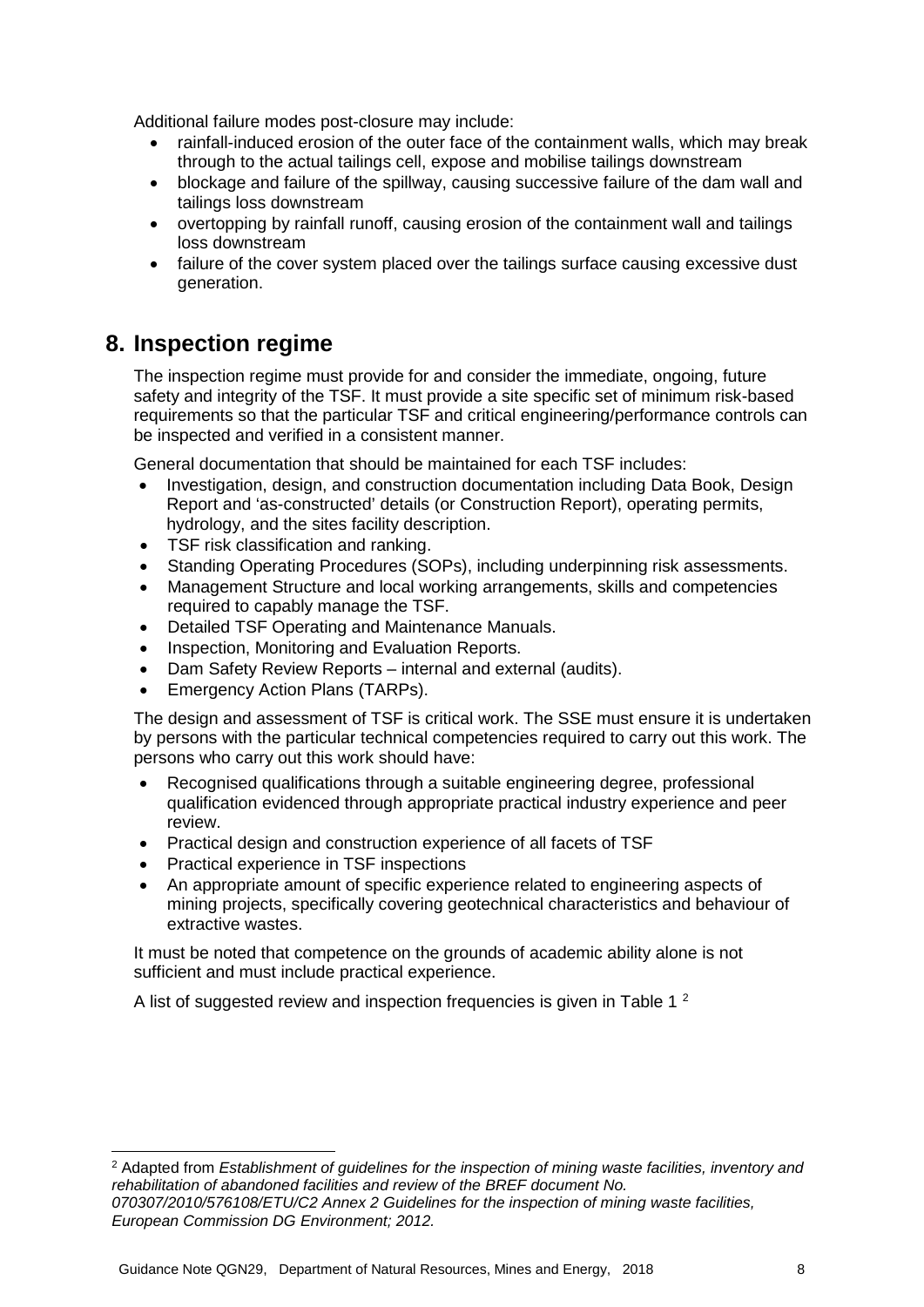<span id="page-8-0"></span>

| Table 1 Recommended Review and Inspection Frequency for TSFs |                                                                                                                            |                                          |                                                                 |  |  |  |
|--------------------------------------------------------------|----------------------------------------------------------------------------------------------------------------------------|------------------------------------------|-----------------------------------------------------------------|--|--|--|
|                                                              | <b>Frequency</b>                                                                                                           |                                          |                                                                 |  |  |  |
| <b>Assessment type</b>                                       | <b>Operational phase</b>                                                                                                   | After-care phase                         | <b>Personnel</b>                                                |  |  |  |
| Visual inspection                                            | Daily, or more<br>frequently as required.                                                                                  | Every six months                         | Dam operators, after the<br>closure possibly follow-up<br>staff |  |  |  |
| Pre-wet season<br>inspection                                 | Well before wet<br>Well before wet<br>season so repairs can<br>season so repairs<br>can be carried out.<br>be carried out. |                                          | Dam operators,<br>independent engineer                          |  |  |  |
| Annual review                                                | Yearly                                                                                                                     | Yearly                                   | Engineer, corporate<br>owner, the 'Operator'                    |  |  |  |
| Independent audit                                            | Yearly                                                                                                                     | Every 5 - 10 years                       | Independent Expert,<br>corporate owner, the<br>'Operator'       |  |  |  |
| Safety evaluation of<br>existing dams (SEED)                 | Yearly                                                                                                                     | 15 - 20 years                            | Independent expert,<br>corporate owner, the<br>'Operator'       |  |  |  |
| Sampling and<br>instrumentation<br>assessment                | 6 monthly, 2 months<br>prior to known storm<br>season                                                                      | Yearly prior to storm<br>season          | Dam operators                                                   |  |  |  |
| By exception                                                 | As required, e.g. after<br>seismic event                                                                                   | As required, e.g.<br>after seismic event | Independent Expert,<br>corporate owner, the<br>'Operator'       |  |  |  |

When determining TSF management and inspection regimes the following may also be considered:

- Current regulatory compliance requirements (legislation, regulations, standards, ACOPs, permits, voluntary commitments, native title, landholder arrangements etc.).
- TSF construction records methods used and appropriate TSF risk classification (and resultant minimum performance requirements). This is important as the construction type, e.g. upstream, downstream or centreline, has direct implications on the stability and behaviour of a TSF.
- Internal (management) responsibility for the TSF shown in the mines management structure.
- Training and education of mine personnel to ensure safe management of the TSF.
- Review of previous monitoring and inspection reports, and audits, and resultant recommendations and their current state of implementation.
- Review of recent TSF incidents nationally and globally and check for applicability at local TSF.
- Assessment of impacts on areas downstream from the TSF.
- Assessment of ongoing and potential environmental impacts.
- Assessment of water pooling around buttresses and ground water levels.
- Inspection post regional seismic events.
- Wet season preparedness actual progress/compliance against plan.
- Emergency preparedness for the TSF including:
	- o TARPs defined action thresholds and documented effective response to early warning signs of potential catastrophic failure e.g. severe weather, flooding, earthquakes, structural failure of walls, dams and / or bunding
	- o Effective warning systems for downstream areas where necessary
	- o Mock exercises and downstream preparedness
	- o Failure of the tailings detoxification circuit
	- o Failure of tailings pipe line
	- o Risk of structural failure of the dam embankment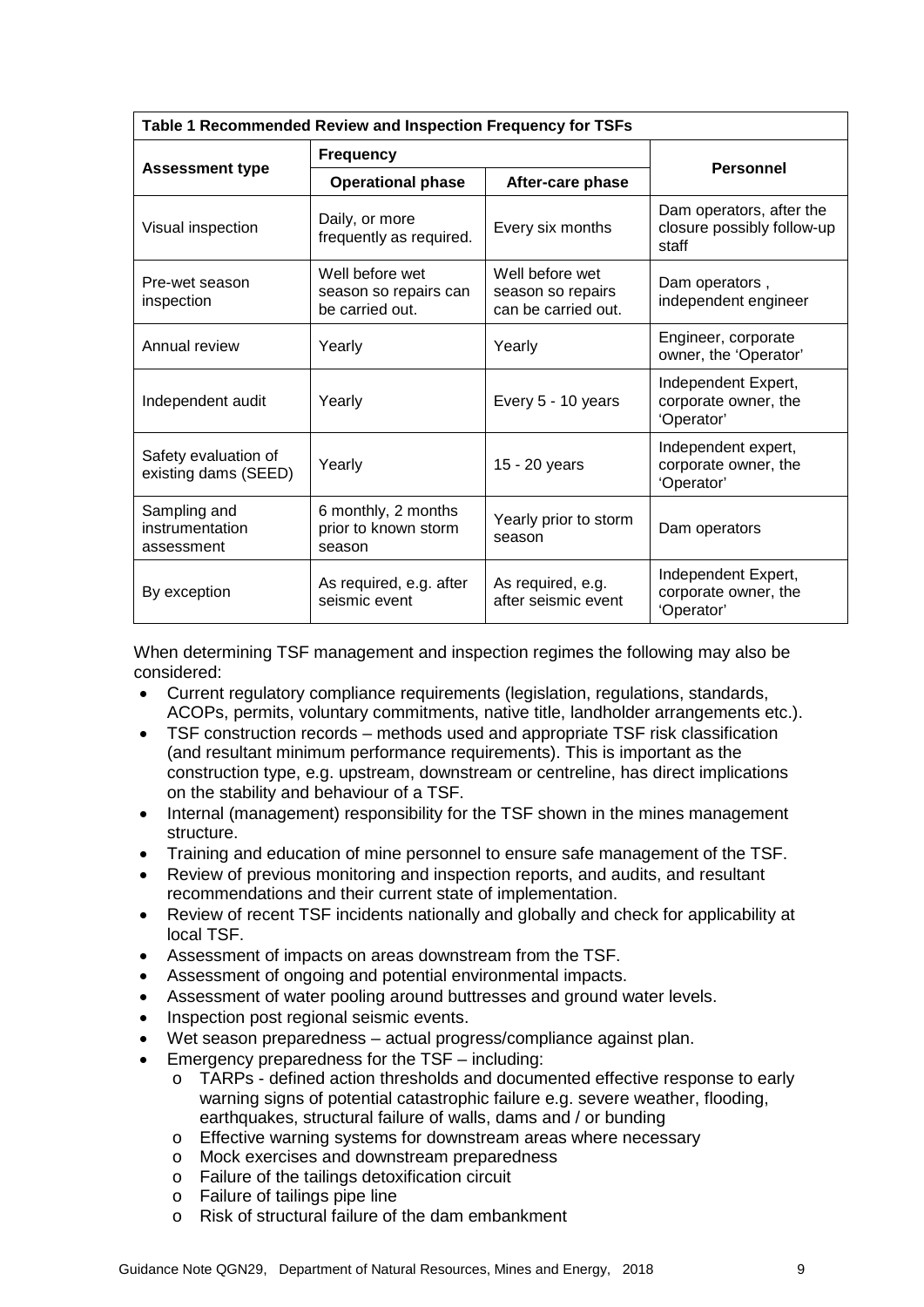- o Risk of overflow from the dam as a result of heavy rain
- o Native fauna or stock on or in the TSF.
- o Post-seismic event integrity check of TSF and instrumentation
- Review of the current waste management plan and all its components with special scrutiny of changes to original design, as constructed plans, waste and water management and potential changes in environmental conditions.
- Assessment of any potential risks related to other activities on site with respect to the TSF e.g. changes to water management, infrastructure etc.
- Assessment of existing human resources available to capably manage the TSF including requirements of training to maintain required levels of qualifications, skill and experience. These human resources must be listed in the site's management structure.
- Assessment of closure readiness against current TSF status and mine plan, and ongoing and future budgetary requirements.
- Assessment of all monitoring equipment.
- Validation of required monitoring regimes.
- Assessment and validation of suitability and function of control equipment associated with the TSF.
- Waste transport systems and placement systems, including maintenance regimes of these systems/infrastructure.
- Power supply and backup systems to all control and monitoring systems/infrastructure.
- Water decanting systems, spillways, drains, channels, weirs, and culverts and their maintenance (e.g. cleaning of drains), plus lifesaving equipment such as life-rings or lifejackets.
- Assessment of suitability of any equipment required to maintain a TSF earthmoving equipment, mobile cranes, pontoons, pumps, piping, connectors, isolation facilities, communication equipment, PPE.

#### <span id="page-9-0"></span>**9. Inspection reports**

Documentation of assessments, reviews and inspections must be kept and maintained as part of the information associated with a particular TSF. Inspection reports form the tangible evidence that an inspection has been carried out and provides the basis for ongoing TSF management and maintenance programmes.

Inspections should focus on the following areas:

- Visible damage of the containment structure dam walls and spillways e.g. cracks
- Water pooling around dam walls and buttresses
- Ground water levels
- Integrity of erosion protection
- Required free-board incl. visible signage to allow remote sighting.
- Leaks or ruptured joints in pipe systems
- Active discharge spigots must not cause erosion in the embankment face
- Development and shape of 'beach'.
- Movements of crests and slopes.
- Availability and clear visibility of depth indicators, including clear vision of the MRL
- Drainage systems and patterns that could create any zone of seepage or damage to the TSF containments structure.
- Evidence of any leakage or seepage present and past.
- Visible material transport in leakage downstream of TSF.
- Accumulation of debris such as rubbish, trees and other vegetation on dams, dam walls, spillways, drains, near culverts etc. that could block the discharge causing erosion or backup of water.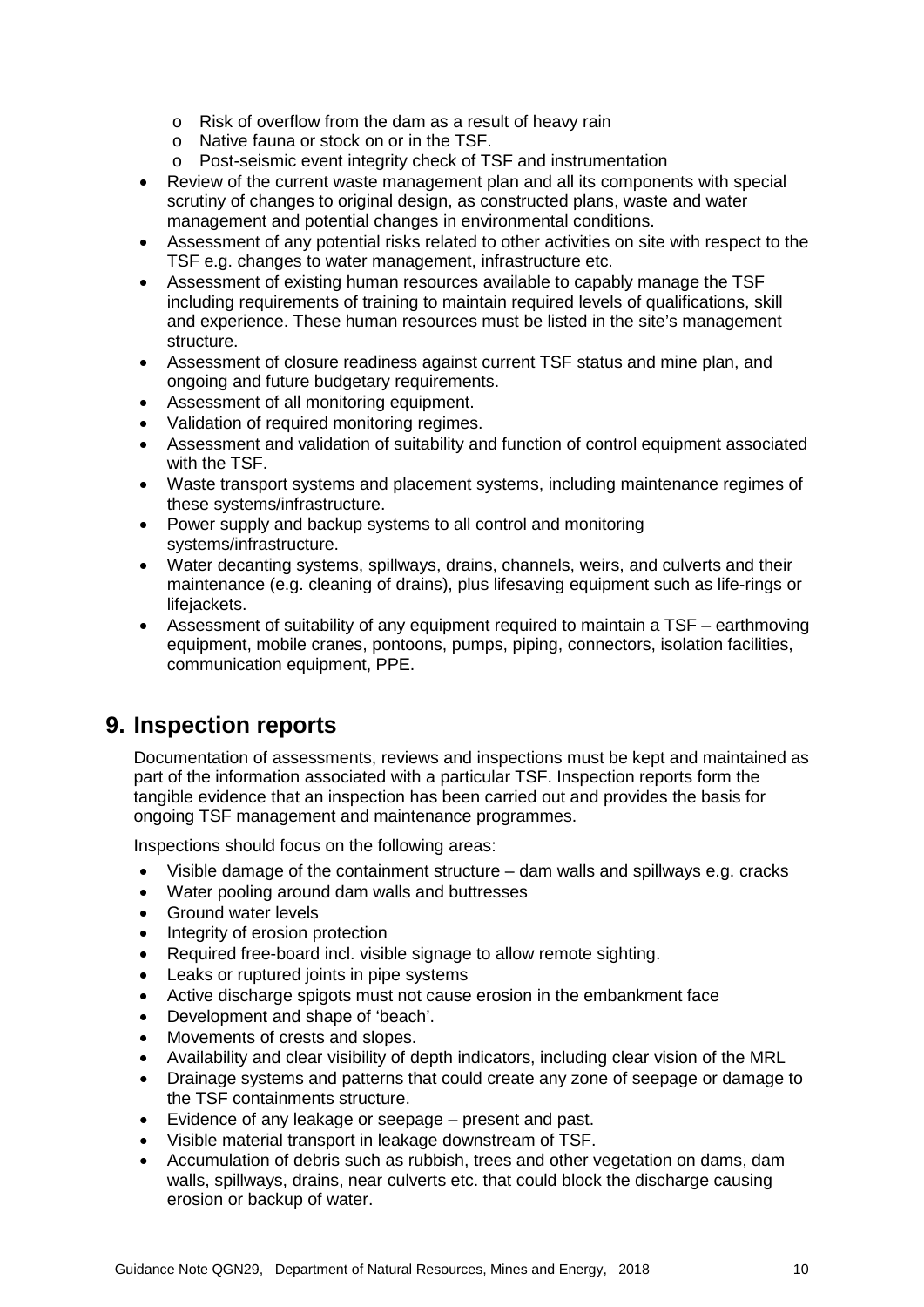- Ability to readily and safely access (particularly during storm and high water level events) all areas of the TSF – roads to dam walls, spillways, decants, weirs, channels, monitoring stations, power supply etc.
- Any evidence identifying leakage through and around discharge arrangements.
- Erosion downstream of any outlet.
- Discharge regulation equipment weirs and gates, water measurement equipment, and accessibility in times of severe weather.
- Emergency discharge arrangements and backup power supplies incl. TARPs

A typical inspection report may include:

- Scope of the inspection and purpose, including any specific reasons for the inspection.
- Type of the inspection daily, weekly, monthly, yearly, targeted (subject specific), independent engineering review etc. (e.g. during a lift, post seismic event, post identification of wall cracks / damage)
- A complete and accurate list of all documentation viewed prior to the inspection, particularly previous inspection reports and 'outstanding actions'
- Any documentation used to assist in the process of carrying out the inspection (e.g. checklist, audit form etc.)
- A brief description of the inspection, including names, positions and qualifications of all persons involved.
- Comprehensive list of all observations including identified defects. Ideally these are supplemented by interviews with workers/participants, photographs, sketches, monitoring data and resultant actions from the inspection addressing the issues in a systematic manner.
- List of all documentation used / collected, referred to during the inspection.
- Risk based conclusions, recommendations, corrective measures and timelines (due dates) to be taken (incl. allocation of responsibility where possible.)
- Update of outstanding actions and their risk levels.
- Records of any closeout meetings and discussions
- Report Distribution list.

Appendix 2 contains an example inspection report. Appendix 3 contains an example audit template.

#### <span id="page-10-0"></span>**10. Management review**

As a minimum, mine management must carry out an annual internal review and audit to validate its TSF management systems, particularly that sound risk based controls are in place to ensure the ongoing integrity and safety of the TSF.

The review and audit should be carried out well before the storm season so any identified issues can be rectified. Management review should also cover human resources, including training / education to facilitate sound TSF operations. Competencies for the operation of TSFs may include:

- RIIWBP202D Distribute tailings
- PMAOPS460 Monitor and operate tailings management facilities
- <span id="page-10-1"></span>• RIIWBP203D - Monitor tailings dam environment.

## **11. Summary**

TSFs are a vital part of many mines' operational infrastructure.

A properly designed, operated and maintained TSF, under normal circumstances, will grow slowly and safely as it is filled with tailings.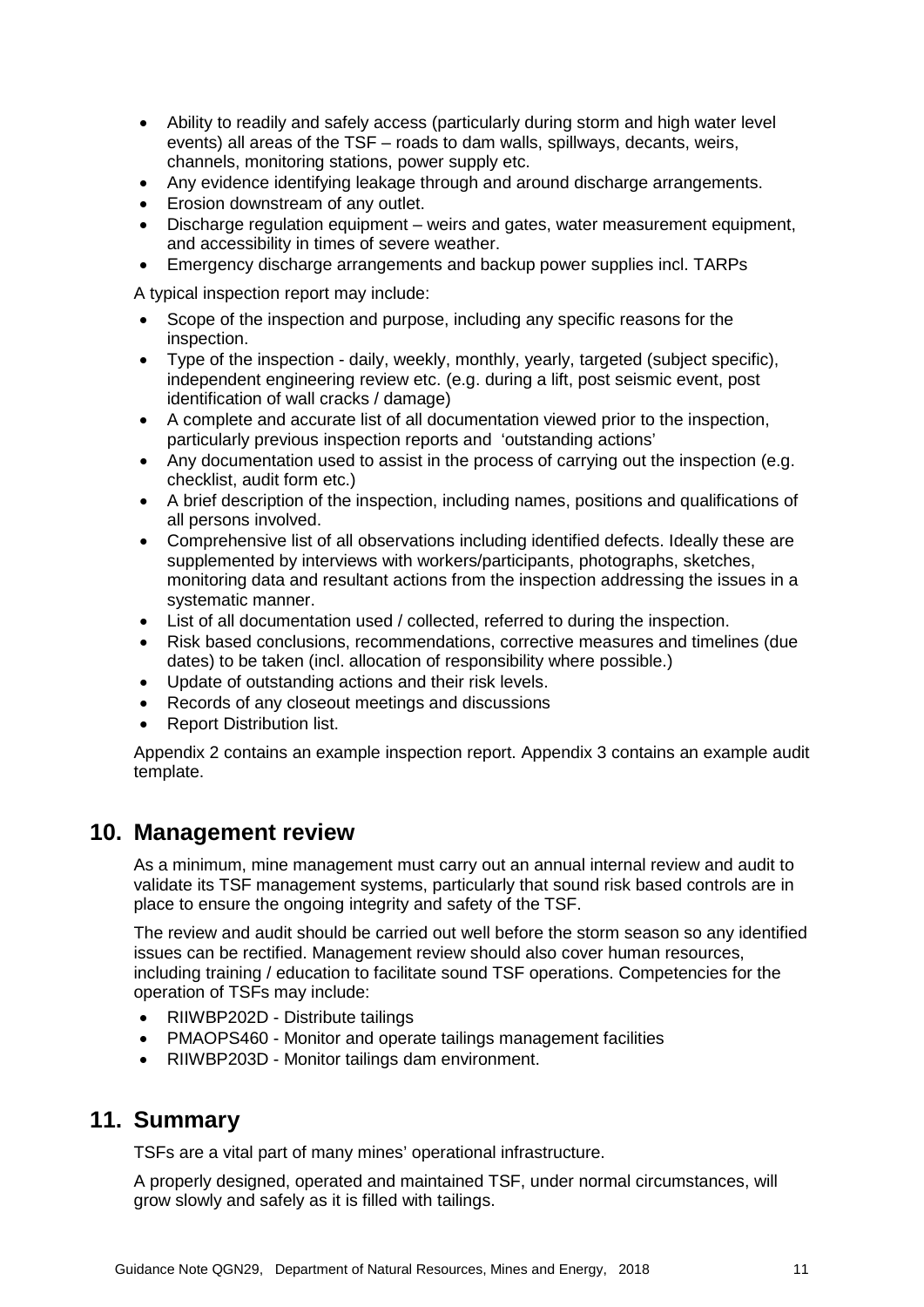Poorly designed, operated or maintained TSFs have in the past contributed to a number of high consequence accidents and environmental disasters.

A sound regime of design, construction, operation and maintenance or modification, validated through inspection and auditing activities, as outlined in this guidance note, will help ensure ongoing long term integrity of a TSF.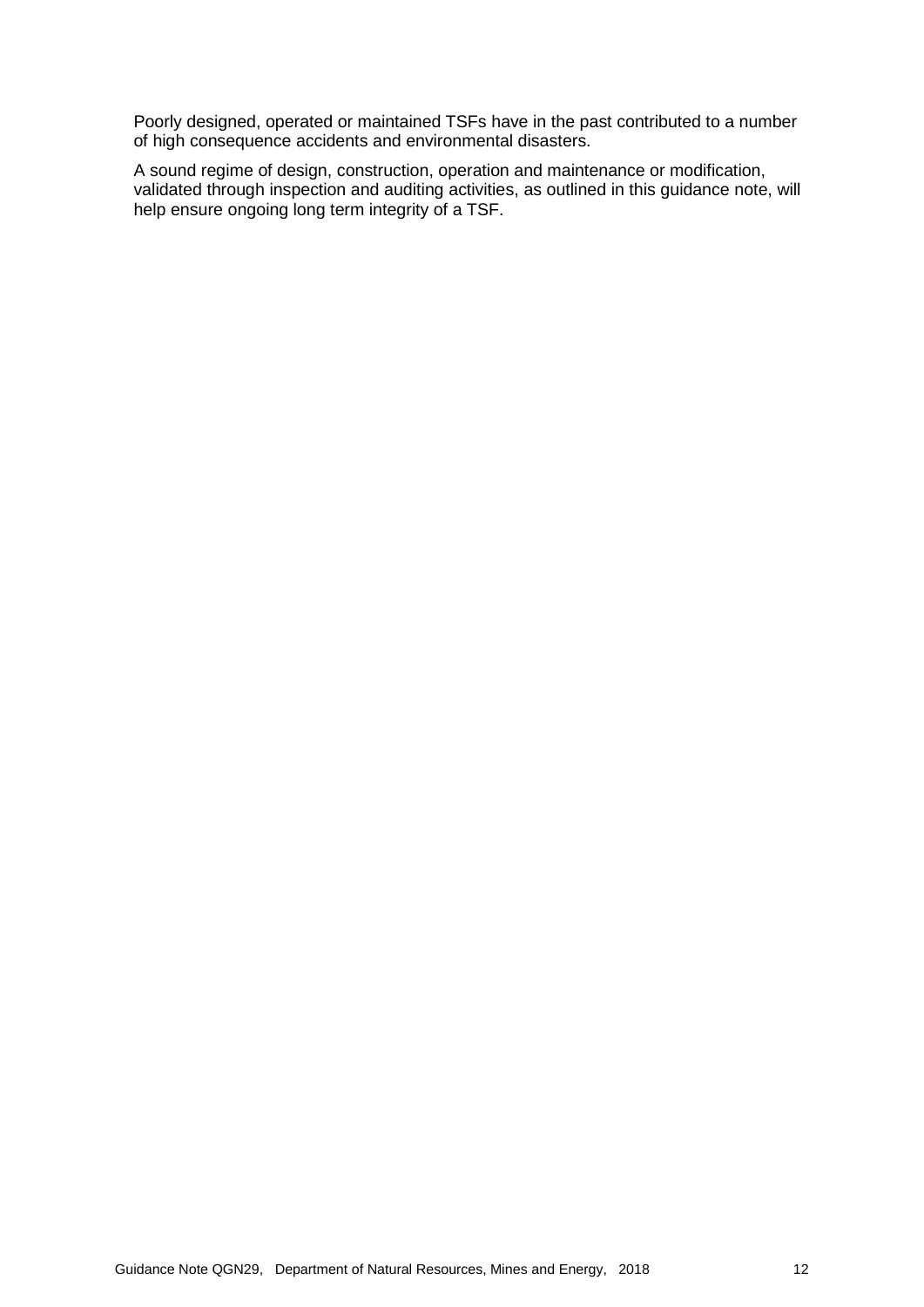# <span id="page-12-0"></span>**12. Appendices**

#### <span id="page-12-1"></span>**Appendix 1: Typical contents/headings of the Independent Expert's inspection report**

(Amended from the Department of Environment and Heritage Protection Guideline, under the *Environmental Protection Act 1994*, 'Structures which are dams or levees constructed as part of environmentally relevant activities')*.*

- 1. Name and situation of mine waste facility
- 2. Name and address of Competent Person/Inspecting Engineer
- 3. Qualifications of the Inspecting Engineer
- 4. Date of appointment as Competent Person/Inspecting Engineer (summary of experience), and name of authority issuing the appointment
- 5. Date of expiry of statutory appointment
- 6. Name and address of Operator who appointed the Competent Person/Inspecting Engineer<br>6.1 Na
	- Name and address of Enforcement Authorities
	- 6.2 Name and address of Responsible Contacts
	- 6.3 Mine/Quarry Manager
	- 6.4 Mill Superintendent
	- 6.5 Facility Supervisor
- 7. Date of Inspection:
- 8. Background:
	- 8.1 The Terms of Reference, i.e. legislation/regulation/compliance/post incident reporting
	- 8.2 Scope of Inspection
	- 8.3 Documentation
- 9. General description:
	- 9.1 Description of the facility
	- 9.2 Layout plan/topographical photo of the TSF, its surrounds and potentially outlying hazardous topography
	- 9.3 Adjoining mines including underground mines
	- 9.4 Catchment details
	- 9.5 Geology
	- 9.6 Local weather /climate characterisation past, current and trending<br>9.7 Details of modifications. remedial works and history, recent reports a
	- Details of modifications, remedial works and history, recent reports and investigations
	- 9.8 Embankment details, main confining embankment, decant system, tailings disposal system, emergency spillway, etc.
	- 9.9 Access details including redundant access ways in case on an emergency.
	- 9.10 The risk rating of the TSF, and what equipment or processes the TSF have in the context of the risk ranking.
	- 9.11 Availability of risk-based dam operators' manuals and other procedures.
	- 9.12 Availability of a risk-based TARP, including fit for purpose equipment to maintain the TSF particularly in a severe weather event.
- 10. Description of inspection and conditions found:
	- 10.1 General
	- 10.2 Confining embankment(s), main embankment, saddle dams, disposal paddocks/lagoons
	- 10.3 Spillway arrangements, decant system, emergency spillway
	- 10.4 Reservoir area
	- 10.5 Return water system
	- 10.6 Tailings deposition
	- 10.7 Old workings
	- 10.8 Inspection and monitoring routines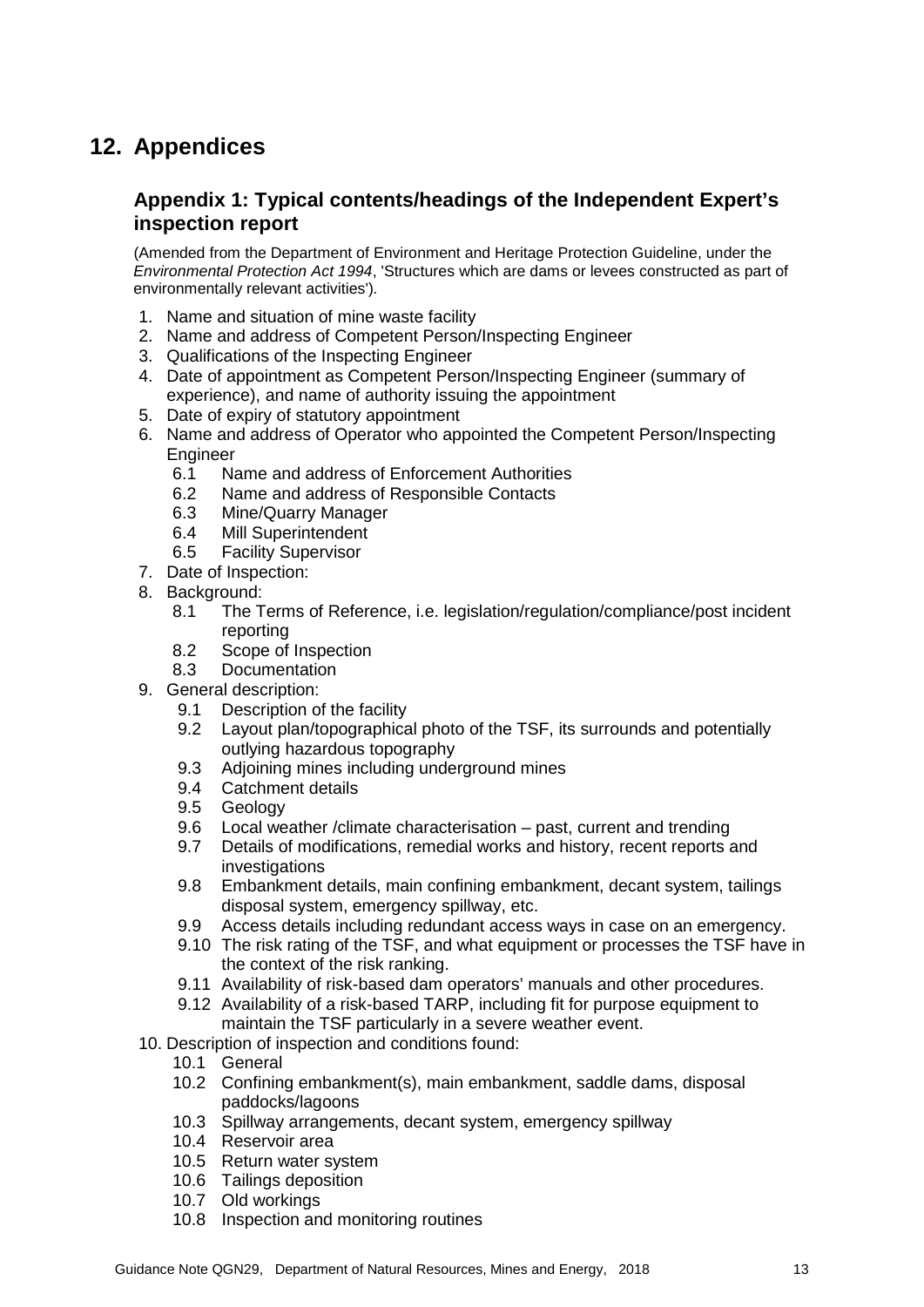- 10.9 Instrumentation, surface/hydrographic survey; piezometers; seepage; freeboard, (MRL)
- 11. Review of flood and discharge capacity
	- 11.1 Hazard categorisation
	- 11.2 Flood study
	- 11.3 Alterations to overflow sill or to the level of water that may be stored
	- 11.4 Means of lowering the water and of controlling the inflow
- 12. Seismic risk
- 13. Climate risk severe weather history, source of (long term) weather information, and modelling of severe weather events
- 14. Supervision provided by the Operator
- 15. Correctness of particulars in the statutory record
- 16. Findings and recommendations of the Competent Person/Inspecting Engineer
	- 16.1 Conclusions
	- 16.2 Recommendations in the interests of safety and timetable for completion
	- 16.3 Recommendations not in the interests of safety
- 17. Date of next inspection<br>18. Dated this
- 18. Dated this \_\_\_\_\_\_\_\_\_\_\_\_\_ day of \_\_\_\_\_\_\_\_\_\_\_\_\_\_\_\_\_\_\_\_\_\_\_\_\_\_20\_\_\_\_\_
- 19. Signature & (printed) Name -Independent Expert
- 20. Figures/Plans
- 21. Photographs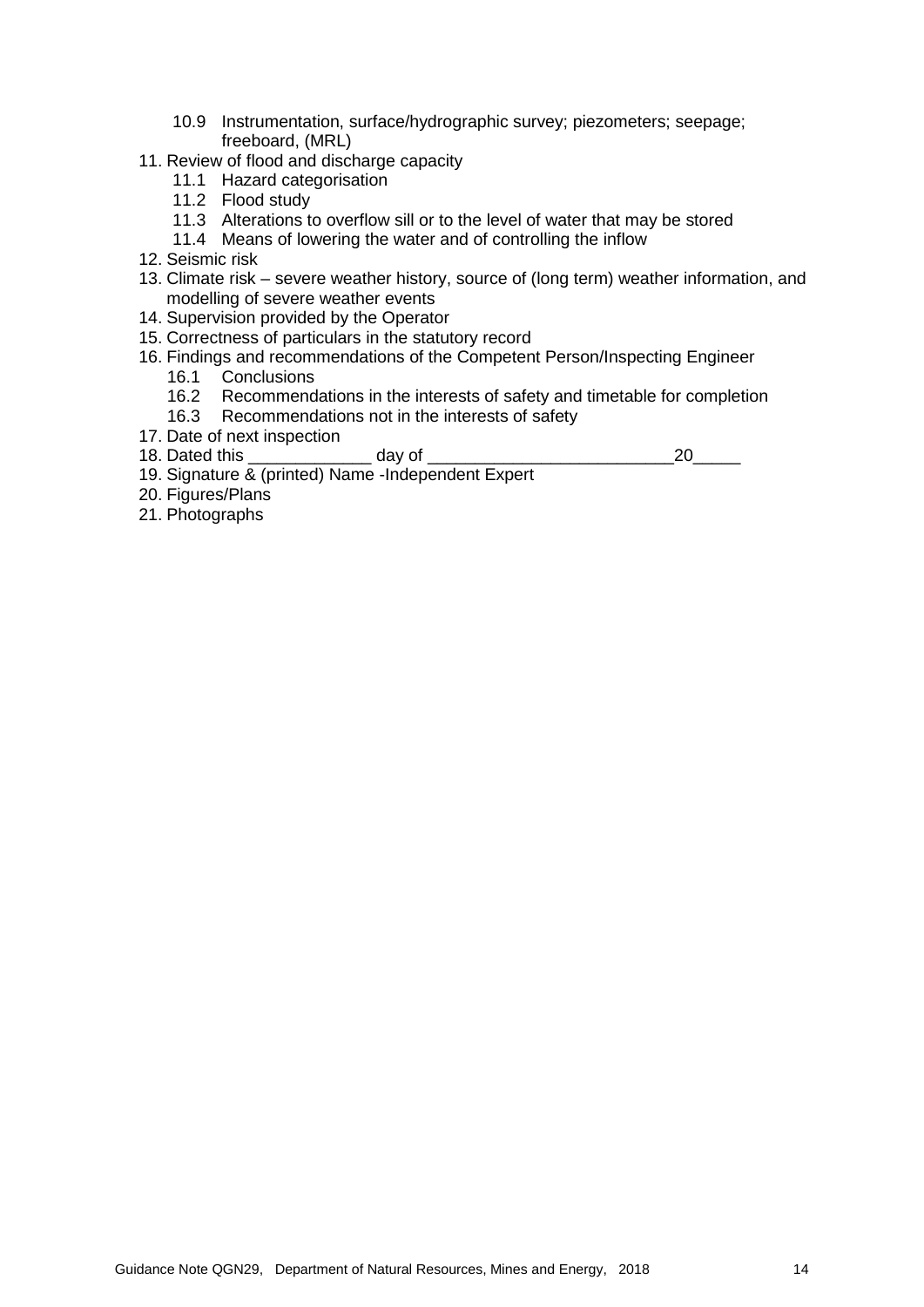# <span id="page-14-0"></span>**Appendix 2: Example Inspection report**

| Inspection detail to assure day to day<br>performance and function                                                             | <b>Other Observations</b>                                                                                                                                                               |
|--------------------------------------------------------------------------------------------------------------------------------|-----------------------------------------------------------------------------------------------------------------------------------------------------------------------------------------|
| Incidents/Accidents previous 24 hours                                                                                          | % completion to rectify/control                                                                                                                                                         |
| Weather                                                                                                                        | Ongoing climate data - seasonal awareness                                                                                                                                               |
| Daily tonnages of waste product deposited                                                                                      | Piezo metric data, waste density                                                                                                                                                        |
| Condition of embankments, roadways and other<br>earthworks for instability, settlement, cracking,<br>deformation, seepage etc. | Seismic data                                                                                                                                                                            |
| Condition of tailings feed lines, pumps, sumps,<br>pontoons, conveyors and deposition pipes                                    | Settlement/movement beacons - leaks or<br>rupture                                                                                                                                       |
| Tailing disposal management - deviations                                                                                       |                                                                                                                                                                                         |
| Condition of water return pumps, sumps, valves<br>and reticulation system, pipelines                                           | Seepage measurement volume and quality<br>(rain fall gauges, piezometer/groundwater<br>readings). Use of geophysical methods of<br>detecting internal erosion and anomalous<br>seepage. |
| Condition of spillways, inlet and outlet channels,<br>storm diversion systems                                                  | Discharge flow and quality, water borne<br>emission quality                                                                                                                             |
| Condition and functioning of all seepages, sumps<br>and return pumps                                                           |                                                                                                                                                                                         |
| Reservoir and freeboard levels esp. 'Mandatory<br>Reporting Levels' (MRL)                                                      | Reservoir gauges - freeboard levels (MRL),<br>hydrographic surveys                                                                                                                      |
| Condition of adjacent excavations, stockpiles, water<br>storage lagoons etc.                                                   | Groundwater levels and quality                                                                                                                                                          |
| Adequacy of traffic routing and edge protection<br>(against vehicle impact)                                                    | All-weather accessibility to pumps etc.                                                                                                                                                 |
| Monitoring equipment including power supplies -                                                                                | Groundwater contamination                                                                                                                                                               |
| piezometers etc.                                                                                                               | Use of slope stability radar for monitoring of<br>the dam wall movement (In case of a very<br>large TSF and if there is potential for social<br>impact) should be considered.           |
| Installation of power supply to decant pumps                                                                                   |                                                                                                                                                                                         |
| Any seismic event should trigger an immediate<br>inspection (local or regional).                                               |                                                                                                                                                                                         |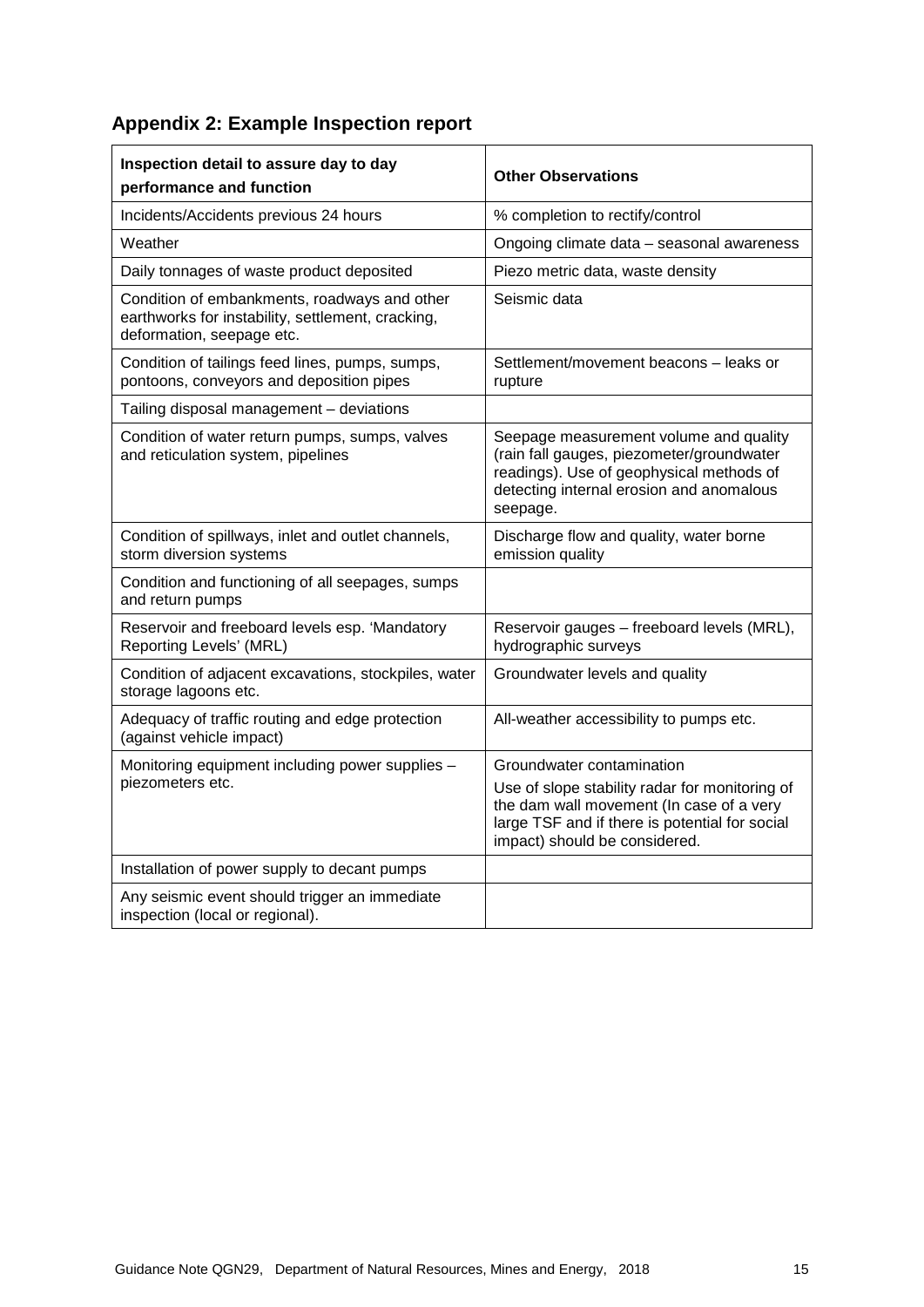# **Appendix 3 - TSF Example Audit template**

| <b>Hazard rating</b> |                                                                                                                                                                                                    | <b>Standard met</b> | <b>Comments</b> | Reference                |
|----------------------|----------------------------------------------------------------------------------------------------------------------------------------------------------------------------------------------------|---------------------|-----------------|--------------------------|
|                      | A hazard rating has been assigned to the Tailings Storage Facility, using<br>current TSF methodologies and state/national law. Construction and<br>operational control reflect this hazard rating. |                     |                 | Reg.s5-9                 |
| 2.                   | Changes in the operation of the TSF or the surrounding infrastructure have<br>resulted in a re-evaluation of the TSF hazard rating.                                                                |                     |                 | Act s42 (A),<br>Reg.s5-9 |

| <b>Design and construction</b> |                                                                                                                        | <b>Standard met</b> | <b>Comments</b> | <b>Reference</b>               |
|--------------------------------|------------------------------------------------------------------------------------------------------------------------|---------------------|-----------------|--------------------------------|
|                                | The TSF has been constructed in accordance with the design (during initial<br>build and for each lift / modification). |                     |                 | Act $s42(A)$ ,<br>Reg s45, s98 |
|                                | Annual operating audits are submitted.                                                                                 |                     |                 | Reg s9                         |
| 3.                             | Changes from the original design were documented during construction.                                                  |                     |                 | Reg s11, s45                   |
| 4.                             | Records of construction quality control checks are available.                                                          |                     |                 | Act s42 (A),<br>Reg s98        |
| 5.                             | The specified monitoring equipment is installed, and working.                                                          |                     |                 | Reg s44 (2) (e)                |
| 6.                             | Modifications are assessed and verified by a qualified engineer.                                                       |                     |                 | Reg s6 (2)(c),<br>s95(2)       |

<span id="page-15-0"></span>

| <b>Operation</b>                                                                                                         | <b>Standard met</b> | <b>Comments</b> | <b>Reference</b>                                |
|--------------------------------------------------------------------------------------------------------------------------|---------------------|-----------------|-------------------------------------------------|
| There is a TSF Operating Plan.                                                                                           |                     |                 | Reg <sub>s5</sub>                               |
| The Operating Plan describes the deposition methodology.<br>Deposition as per plan was verified on the day of the audit. |                     |                 | Act s42, s44,<br>s108. Reg s5,<br>s45 (b)(viii) |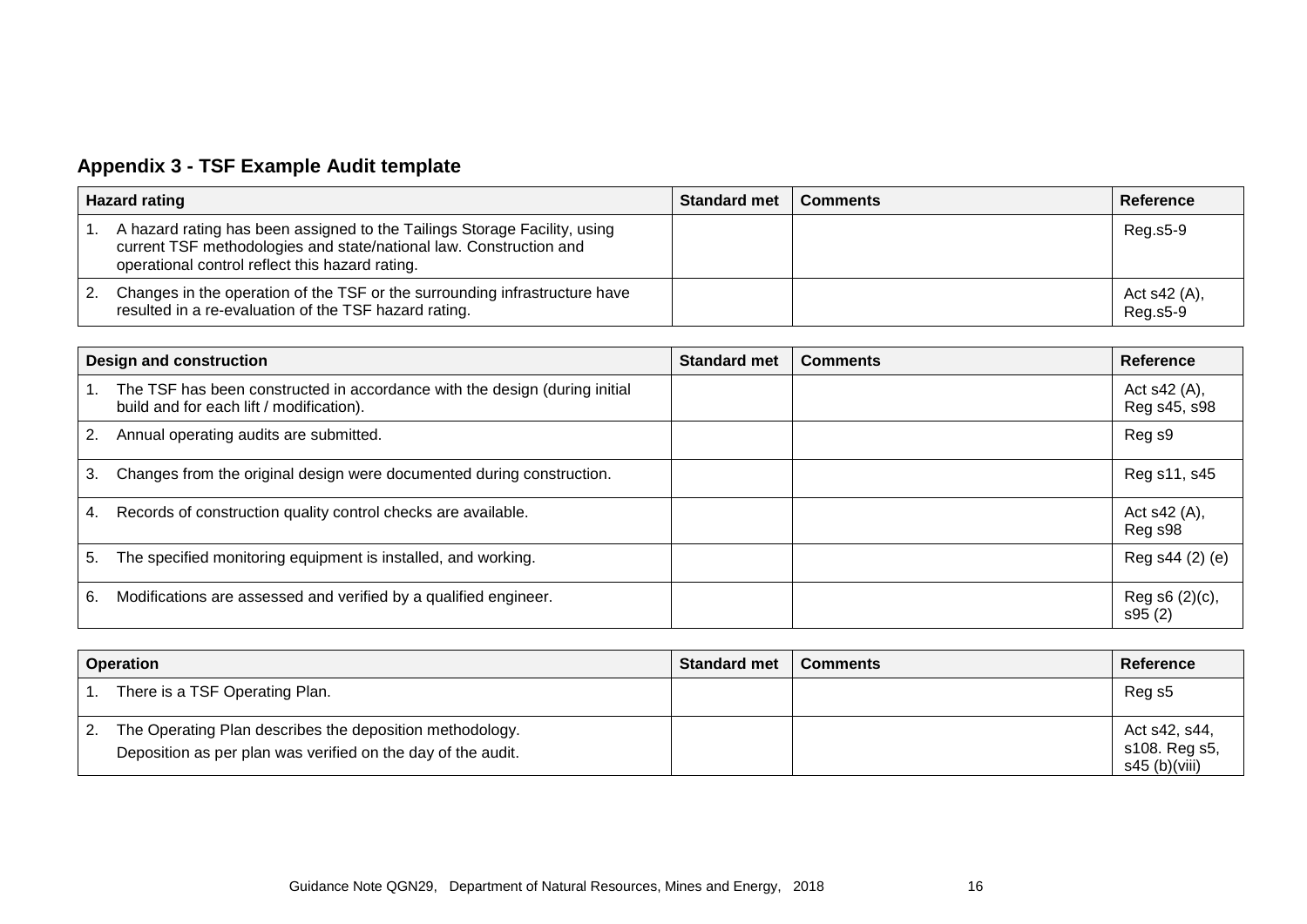|    | <b>Operation</b>                                                                                                                                                                                                  | <b>Standard met</b> | <b>Comments</b> | <b>Reference</b>            |
|----|-------------------------------------------------------------------------------------------------------------------------------------------------------------------------------------------------------------------|---------------------|-----------------|-----------------------------|
| 3. | The Operating Plan describes the measures for pond control and water<br>management.                                                                                                                               |                     |                 | Reg s9, s108,<br>s114       |
|    | These were observed on the day of the audit/inspection.                                                                                                                                                           |                     |                 |                             |
| 4. | The Operating Plan specifies the method of seepage control. Observed on the<br>day of the audit/inspection.                                                                                                       |                     |                 | Reg s114,<br>s116           |
| 5. | The Operating Plan specifies the pipeline management system. Observed on<br>the day of the audit/inspection.                                                                                                      |                     |                 | Reg s45                     |
| 6. | The Operating Plan describes the TSF geometry at all stages of its life.                                                                                                                                          |                     |                 | Reg s45                     |
| 7. | The Operating Plan includes provision for dust control. Observed on the day of<br>the audit/inspection.                                                                                                           |                     |                 | Reg s45                     |
| 8. | Modifications to the Operating Plan are documented when they occur.<br>Observed on the day of the audit/inspection.                                                                                               |                     |                 | Reg s45, s98,<br>s114, s118 |
| 9. | The actual operating characteristics of the TSF have been assessed against<br>the original design assumptions. Observed on the day of the audit/inspection.                                                       |                     |                 | Reg s45                     |
|    | 10. Annual geotechnical and engineering reports are submitted as outlined in the<br>'Guidelines on the safe design and operating standards for tailings storage'.<br>Observed on the day of the audit/inspection. |                     |                 | Reg <sub>s44</sub>          |
|    | 11. The recommendations included in the annual geotechnical and engineering<br>reports have been acted upon. Observed on the day of the audit/inspection.                                                         |                     |                 | Reg <sub>s44</sub>          |
|    | 12. The TSF site is secured against access by unauthorised personnel. Observed<br>on the day of the audit/inspection.                                                                                             |                     |                 | Reg s43                     |
|    | 13. Roads on and around the TSF are designed for the (maximum sized)<br>equipment using them. Observed on the day of the audit/inspection.                                                                        |                     |                 | Reg s46                     |
|    | 14. Access to the TSF is restricted.                                                                                                                                                                              |                     |                 | Reg s43, s114               |
|    | 15. The TSF roads are demarcated by windrows, railings or other such indicators<br>of safe travel limits. Observed on the day of the audit/inspection.                                                            |                     |                 | Reg s43, s114               |
|    | 16. The TSF roads are controlled by suitable signage indicating speed limits,<br>direction etc. Observed on the day of the audit/inspection.                                                                      |                     |                 | Act s36<br>Reg s43          |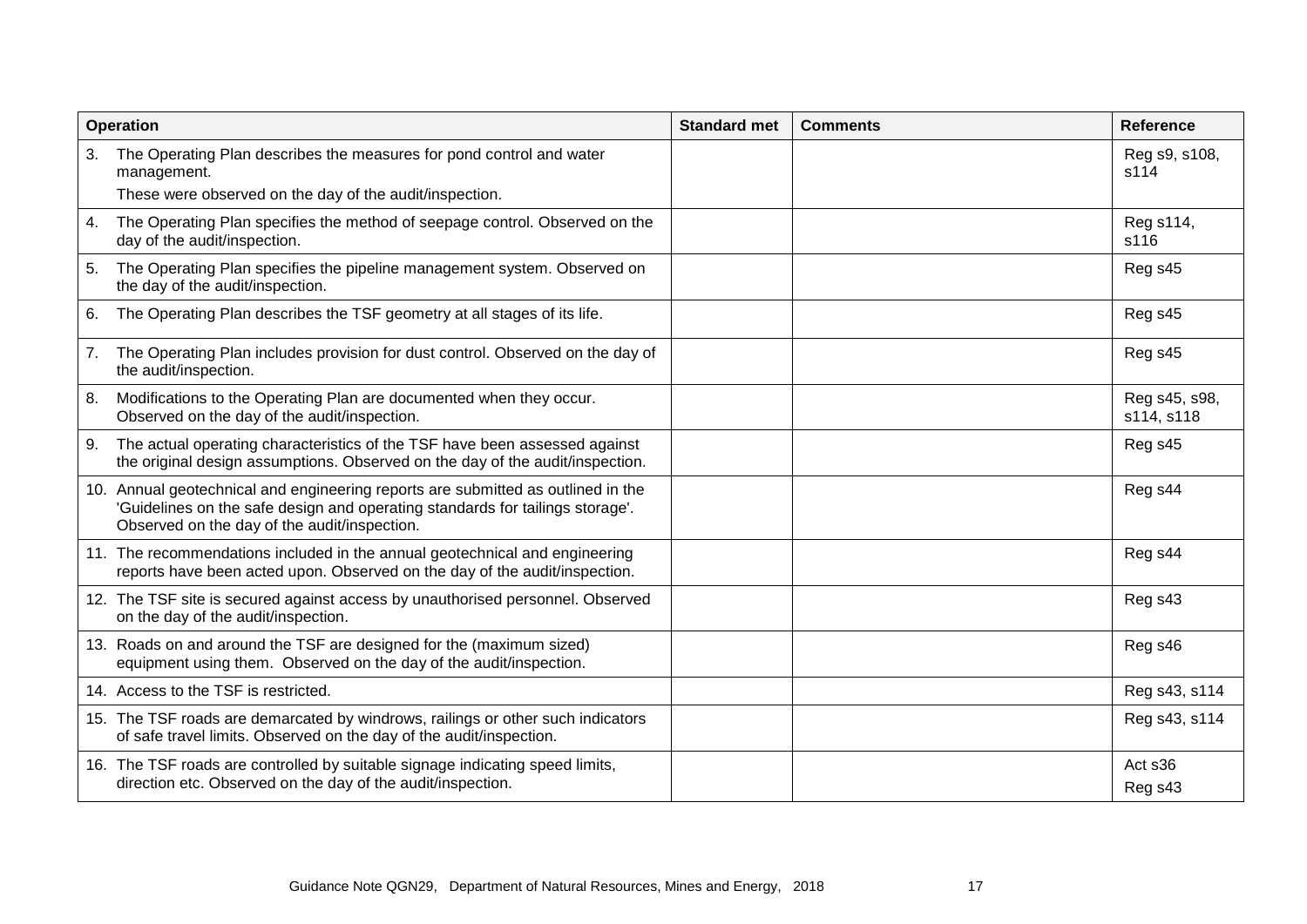| <b>Operation</b>                                                                                                                                   | <b>Standard met</b> | <b>Comments</b> | <b>Reference</b>       |
|----------------------------------------------------------------------------------------------------------------------------------------------------|---------------------|-----------------|------------------------|
| 17. Traffic control measures on the TSF are effective at night. Observed on the day<br>of the audit/inspection.                                    |                     |                 | Reg s46                |
| 18. Where there is deep water in a TSF, rescue equipment is provided. Observed<br>on the day of the audit/inspection.                              |                     |                 | Reg s32 (1) (c)<br>s33 |
| 19. There is a TARP for the TSF.                                                                                                                   |                     |                 | <b>Reg s5-9</b>        |
| 20. Catastrophic events are addressed in the TARP. Observed on the day of the<br>audit/inspection.                                                 |                     |                 | <b>Reg s5-9</b>        |
| 21. Management, supervisors and workers are aware of the TARP and have been<br>trained in the use of the TARP.                                     |                     |                 | Reg s5-9               |
| 22. There is an alert system in place to warn workers/persons downstream in case<br>of a dangerous TSF occurrence.                                 |                     |                 | Reg s5-9               |
| 23. Supervisors and Workers have received appropriate training and education in<br>operating the TSF. Observed on the day of the audit/inspection. |                     |                 | Reg s93, s95           |
| 24. Management of the TSF is reflected in the mines management structure.<br>Observed on the day of the audit/inspection.                          |                     |                 | Act s50                |